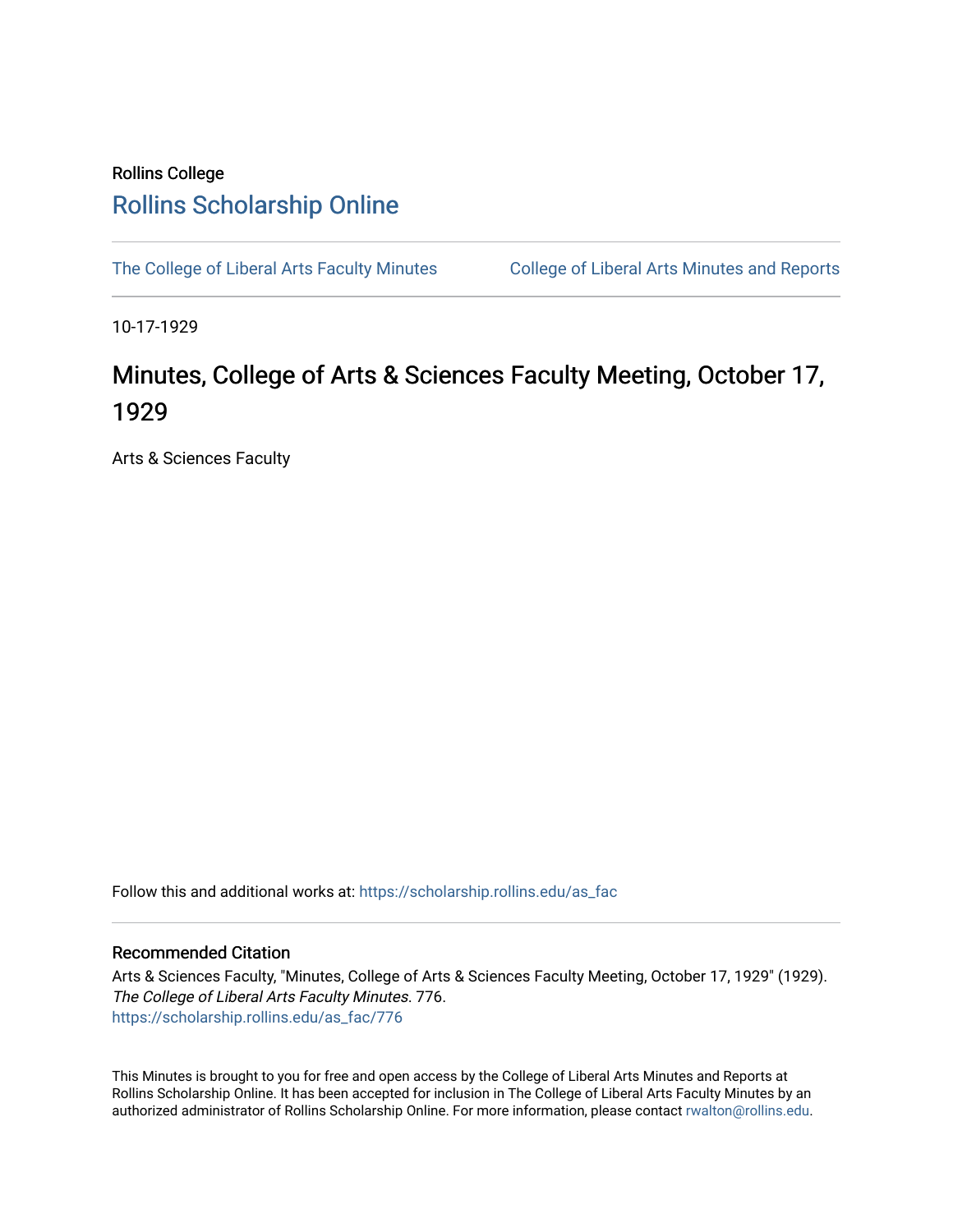Minutes of the Faculty for October **1?,** 1929

mindova

The second meeting **of** the Rollins College Faculty for the year 1929-30 was called to order by President Holt in Room #761 Sparrell at 3:45 p.m., Thursday, Octobor 17.

The following members were present: President Holt, Deans Anderson and Bingham, Professors Campbell, L.D.Harris, Forbes, Franklin, Newby, Pierce, H.F.Harris, Jenks, Sprague, Uphof, Bingham Carlson, Weinberg, Georgia, D.Thomas, Bowman, J.B.Thomas, Wattles, Mason, Grover, Feuerstein and Bueno, Mrs. Parsons, Miss Robie, Miss Weber, Mr. Brown, Miss Hughes, Miss Shor, Mrs. Carlson, Miss Wensell, Mrs. Cass and Mr. Hanna,

Dean Anderson read an invitation to the faculty to attend Rat Court Thursday evening at 7:30 in Knowles Hall.

The **X** Club, a new fraternity, petitioned the faculty for recognition in the Colle ge, so as to participate in rushing this year. Dean Anderson moved that the club be recognized as a fraternity, seconded by Professor Weinberg. Professor Jenks enquired whether the membership came up to scholarship rules. Professor Georgia moved to amend Dean Anderson's motion - providing the membership met scholarship standards imposed by the Inter-Fraternity Council; seconded by Professor Weinberg. Both motions PASSED. {The Secretary was instructed to notify Robert H. James of the passing of the motion. )

(It was announced that a representative of the Association of American Universities, Dr. David A. Robertson, will inspect Rollins next Sunday and Monday.

It was announced that the Stetson-Bollins game will be held Saturday, October 19, at 2:30 p.m.; a motor caravan to leave Winter Park at 1:00 ppm.

Professor Campbell moved that a telegram be sent to Mrs. Edwin E. Slosson. Seconded and PASSED.

Dean Anderson stated that instructors were responsible for class attendance but that a record of absence should be sent to the Dean's Office.

President Holt stated that the rule was that there should be no smoking in classrooms during class hours, nor in dormitories because of fire hazards.

Professor Sprague announced a Sunday evening vesper service at sunset on the lake shore. Considerable discussion. Professor Franklin moved that Professor Forbes be a committee to urge that the meeting be held at  $4:45$  p.m. (no action taken.)